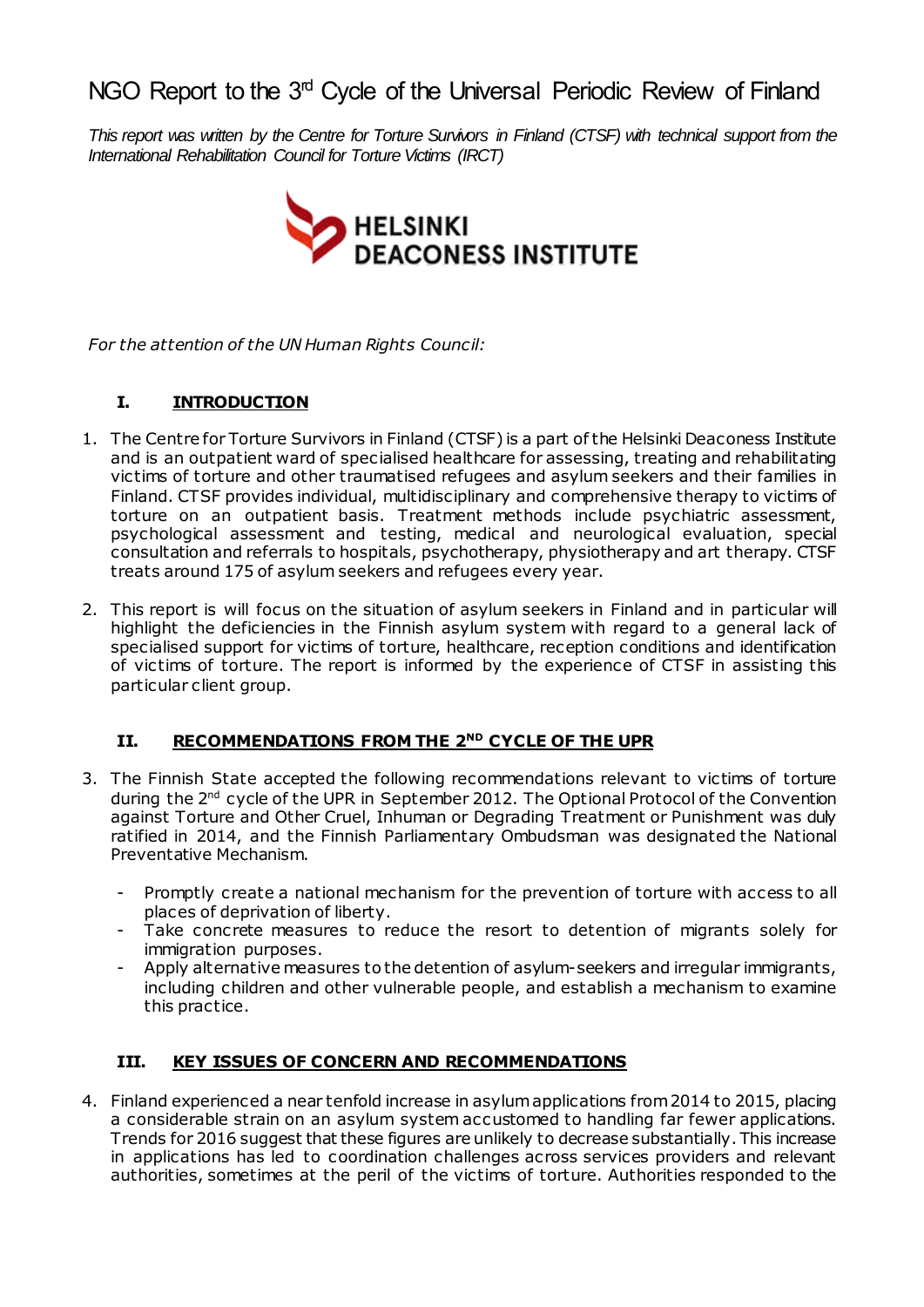influx by establishing over 100 reception centres, but have not always been able to find sufficient staff or to provide themwith appropriate training to work with traumatised refugees.

- 5. The major challenge in Finland is that there is almost no awareness or specialised support on victims of torture and torture trauma throughout the entirety of the asylum procedure. This means that victims of torture, sometimes suffering fromsevere trauma, are not provided with special procedural guarantees, reception facilities or even basic needs.
- 6. Most of the people treated at CTSF, suffer frommental health problems such as posttraumatic stress disorder (PTSD), anxiety and depression and different musculoskeletal disorders.

#### **Lack of healthcare for asylum seekers**

- 7. Asylum seekers do not have legal right to access the national healthcare system. Asylum seekers are only entitled to acute or emergency care and as such cannot access doctors or psychologists for torture trauma or other injuries. Some asylum seekers carry injuries, such as serious toothaches, for months and years before they are able to receive any help. To request a doctor, an asylumseeker must leave a note with the nurse or social worker at their reception centre. The nurse will then determine whether the person is in acute need of a doctor, or whether the nurse can treat themat the reception centre.
- 8. The Finnish public health system also remains unprepared and untrained in treating the particular problems that asylum seekers and refugees face. In particular, there are issues with a lack of knowledge in treating tropical diseases and a lack of awareness in how to deal with traumatised refugees and their particular problems.

#### *Recommendations:*

- The Finnish government should not restrict healthcare to asylum-seekers. Victims of torture should have access to medical and psychological support.
- The Finnish State should ensure that victims of torture who seek asylum have practical access to NGOs offering rehabilitation services. This means that torture victims should not be relocated to remote areas of Finland, where these services do not exist.
- The Finish State should ensure adequate funding of NGOs providing holistic rehabilitation
- The Finnish State should ensure that doctors, nurses and psychologists in the public health system are adequately trained in treating traumatised refugees.

#### **Inadequate reception facilities for asylum seekers**

- 9. Reception conditions are inadequate for the needs of victims of torture and other traumatised refugees. Due to the increase in asylum applications, the asylum centres are often overcrowded with several people sharing very small spaces or they are transferred from one reception centre to another, which lead to information gaps. This lack of privacy and security and adequate standards can have a severely negative impact on the mental health of traumatised asylumseekers.
- 10. One of the problems CTSF have noted is that there is no consideration of the national or religious background of asylumseekers when they are placed in reception facilities, potentially leading to further isolation and anxiety. Furthermore, adolescents who have only just reached adulthood are housed with other adults, whichmay not be appropriate if the personis heavily traumatised. The Finnish Immigration Service has also acknowledged that there are vast discrepancies in the quality of the education provided across receptionfacilities in Finland. In general, asylum seekers housed near the capital area have access to higher standards of education than those in more remote areas of Finland.

*Recommendations:*